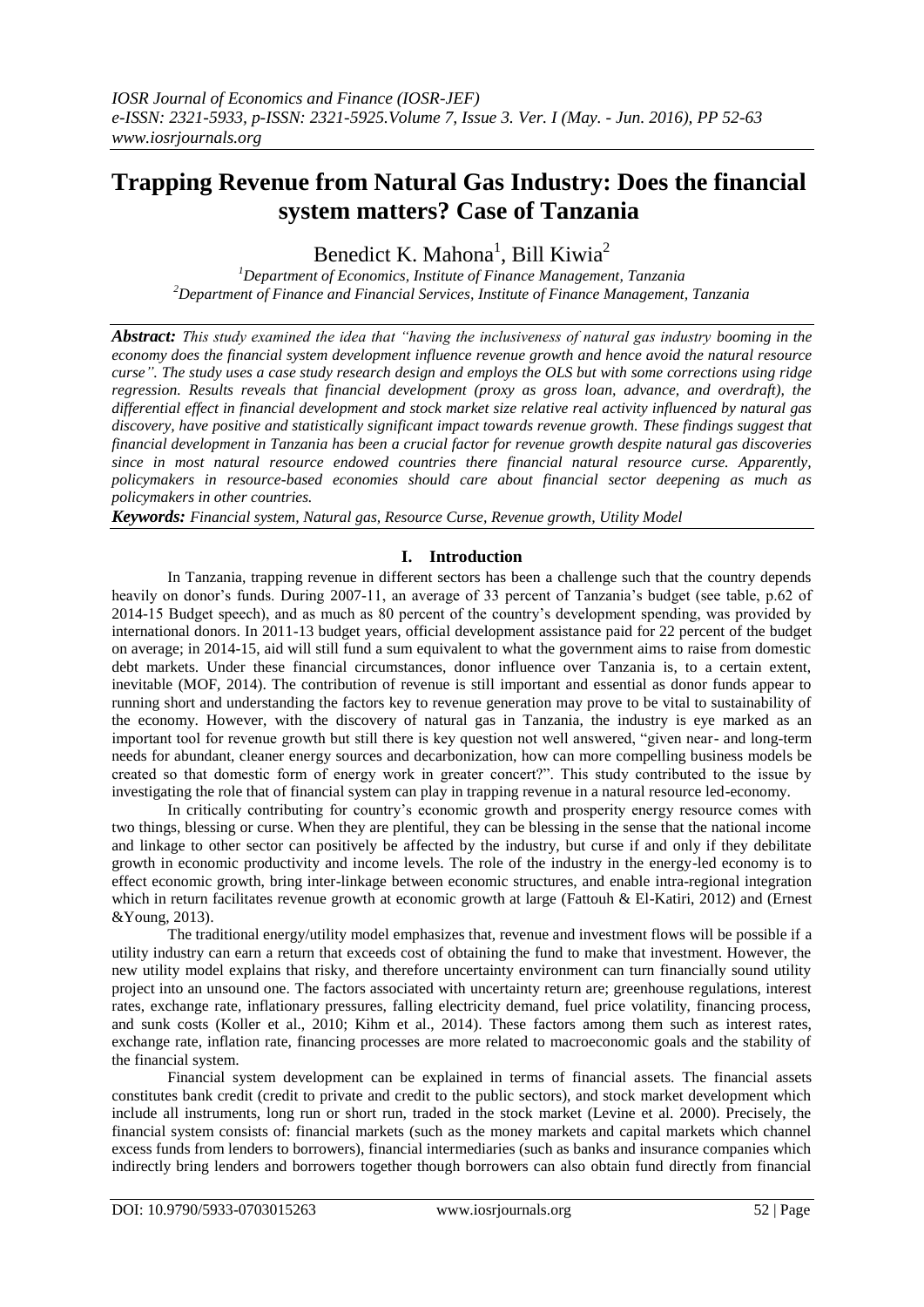markets by issuing securities), and financial infrastructure which allows the transfer of payments and the trading clearing and settlement of securities.

Developed and stable financial system is a critical factor for inclusive economic development (Beck, Demirgüç-Kunt, & Levine, 2009). Deeper financial system leads a country to grow faster that those without, and it's a lowest income quintile that benefit most from this deepening. In addition, it influences a country to enhance faster reduction in income inequality and poverty rate. Financial development helps industries that are most reliant on external finance to grow faster, and it helps enterprises which are smaller and more opaque ones to overcome financing constraints (Beck et al. 2005).

Similarly, the role of financial-sector development in the growth of resource-based economies is of the same importance as to the non-resource based economies. However, there is a natural resource curse in the financial system development in recourse-based economies where; banking systems are smaller and stock markets are less liquid with lower trading activity; financial deepening is less income-elastic suggests that resource-based economies invest less in their economies as they grow; although banks are more liquid, more profitable, and better capitalized, but they do not have different business models nor are they more or less efficient or stable than banks in other countries; and firms in resource-based economies are less likely to have a loan, and they finance a lower share of their working capital and fixed asset investment using external finance( (Beck., 2011).

Furthermore, in resource-based economies fiscal stabilization is of essential consideration. These economies depend on commodity prices which have volatile prices since natural abundant resource tend to go hand in hand with fluctuation in export revenues. Taxes on rents are relatively efficient and less distorting. Therefore, higher levels of taxation in the natural resource sector make sense and facilitate lower taxes in other sectors. However, this usually leads to a structure of government revenues that is dependent on commodity prices and earnings and so can be highly volatile (Gylfason., 2011).

Therefore, the study has investigated the role of financial variables on revenue growth assuming that the natural gas prospective abundant economy leads to more flow of investment activities both domestic and international (FDI) but volatility or development of the financial system affects GDP, revenue and investment returns. It also contributed to the role of financial system in mitigating the natural resource curse (van der Ploeg, 2011). The results show that, the financial system development, financial system development influenced by natural gas discovery and stock market relative to real economic activity influenced by natural gas discovery, significantly affects revenue positively.

## **1.2 Natural Gas Industry Development in Tanzania**

Natural gas is one of the principal sources of energy, along with oil and coal whilst it's also one of the cleanest and safest energy sources. Natural gas contributes to economic growth, energy independence, and carbon mitigation, sometimes independently and sometimes collectively. The use of natural gas, for different countries, has both social and economic impacts. Natural gas serves millions of houses, and businesses, and generates high percent of country's electricity (Banks, 2015). Specifically, gas is mainly used for heating and cooking, power generation, providing energy for industrial activities, and as a feedstock for the manufacture of petrochemical products such as fertilizer, chemicals, and plastics (Banks, 2015). Consuming natural gas domestically implies that energy consumption will increase hence economic growth because energy consumption has strong relationship with economic growth (Lee & Chang, 2008); Mehrara, 2007). However, by selling natural gas internationally, this would mean that the Tanzanian government can collect tax revenue from the foreign operations, which in turn can be used for further economic development.

Tanzania has in a short space of time become the focus of attention as a source of new global gas supply such that five years ago, this country would not have appeared in a list of potential supplier of large volume of natural gas and exporter of Liquefied Natural gas (LNG). The long-time committed gas exploration in Tanzania, which started in 1952, has magnificent benefit due to continuous increase of both offshore and onshore natural gas initial in place discoveries (GIIP). This hasn't only attracted International Oil Companies (IOCs) and National Oil Companies (NOCs) to compete in order to secure investment opportunities in this resource now resource prospective country, but has raised development prosperity expectation in Tanzania (TPDC, 2014). In 1974 Agip Company, now a subsidiary of Italian oil and gas multinational Eni SpA, discovered natural gas at Songo Songo Island which is located on and offshore, about 15km from the Tanzanian mainland and 200km south of the commercial capital, Dar es Salaam. This was followed by another discovery at Mnazi Bay in Mtwara in 1982. However, the discovered natural gas was abandoned due to believed uneconomical benefit of the reserve. Lack of political has had impeded the process as well since a huge number of redundancies of workers, and lack of funds for research and development in the sector were dominance.

Despite the difficulties, the process of explorations continued under the Tanzania Petroleum Development Company (TPDC) to the extent that the total stock of discoveries Gas initially in place (GIIP) to date is estimated to be 57.25 Trillion Cubic Feet (TCF), which has and will attract more billion dollars in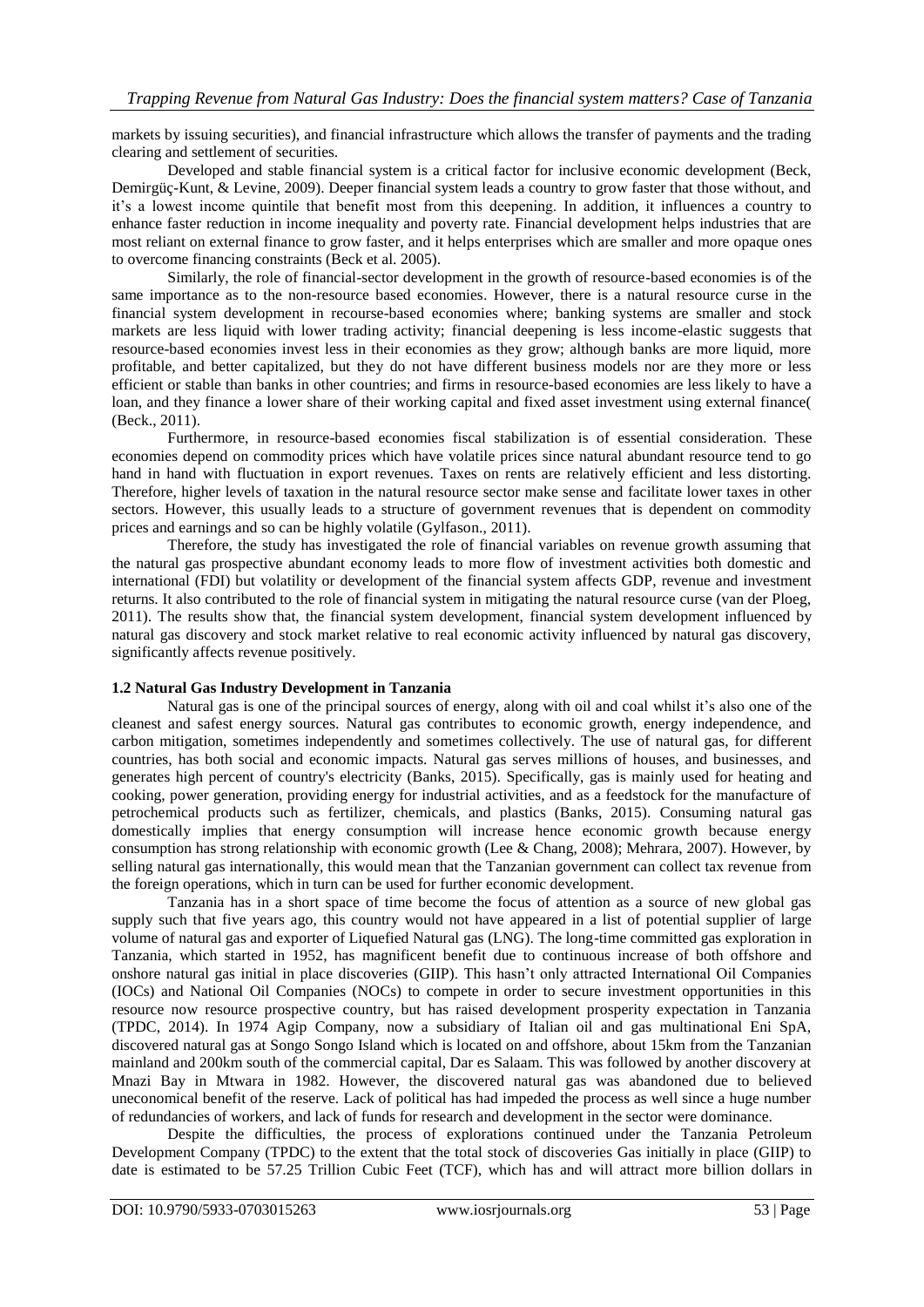investment The multinational companies (MNCs) that are actively in the natural gas industry in Tanzania with the share of the total natural gas discovery are Statoil (46.29%), Shell (BG TZ) (36.04%), M&P (9.08%), PanAfrican Energy (4.37%), Dodsal (3.79%), and Ndovu Resource (0.43%). Other companies are ExxonMobil, Ophir, Pavillion. The remarkable discovery of natural gas was made in 2012 and 2013 with by Statoil and Shell (GB), as shown in table 1. The attraction of many companies in Tanzania is generally associated with the country's stability compared to other African countries which reduces the overall risk ranking despite the fact that legislative, taxation, and operation risks are highly ranked (Ernest & Young, 2012).

|      | $G$ IIIP         | <b>GIIP Discovery</b> |              | <b>GIIP Stock</b>  |
|------|------------------|-----------------------|--------------|--------------------|
|      | <b>Discovery</b> | <b>Share to Total</b> | GIP          | <b>Share to</b>    |
| Year | (TCF)            | Stock                 | <b>Stock</b> | <b>Total Stock</b> |
| 1974 | 2.50             | 4.37                  | 2.50         | 4.37               |
| 1982 | 5.00             | 8.73                  | 7.50         | 13.10              |
| 2007 | 0.20             | 0.35                  | 7.70         | 13.45              |
| 2008 | 0.07             | 0.12                  | 7.77         | 13.57              |
| 2010 | 3.70             | 6.46                  | 11.47        | 20.04              |
| 2011 | 0.47             | 0.82                  | 11.94        | 20.86              |
| 2012 | 17.81            | 31.11                 | 29.75        | 51.96              |
| 2013 | 17.20            | 30.04                 | 46.95        | 82.01              |
| 2014 | 4.63             | 8.09                  | 51.58        | 90.10              |
| 2015 | 3.66             | 6.39                  | 55.24        | 96.49              |
| 2016 | 2.01             | 3.51                  | 57.25        | 100.00             |

Table 1: Gas Initial in place (GIIP) discovery Trend

Source, TPDC, 2016

The nature of the gas found in Tanzania cements on huge infrastructure development/investment in Tanzania because its methane (CH4) where the means of transportation and distribution is mainly through pipeline and the area of uses are electricity generation, direct households and industries (Statoil, 2016). Production and consumption of natural gas in Tanzania have being growing substantially year by year. The two natural gas fields being utilized to date are Songo Songo (run by PanAfrican Energy Tanzania) and Mnazi Bay (run by Wentworth Resource Limited) fields which are developed with a proved reserve of 7.5 TCF. Mnazi Bay gas extraction started in 2007 as compared to 2004 for Songo Songo gas field. According to TPDC, the production annual average growth rate for ten (2004-2014) years was 23 percent by 2014. The production grew from 4210 (MMsft3) in 2004 to 33763.49 (MMsft3) in 2014 (See figure. 2). The consumption data shows the similar trend as that of production because all of the produced gas is domestically consumed.





The main uses of natural gas from Songo Songo and Mnazi Bay fields include the following; first, power generation with rapidly increased demand influenced by productive investment, increasing population, and increasing access to electricity. Power generation in Tanzania was dominated by hydro generation but due to lower than anticipated rain fall hydro power account for less than 40% of annual required power generation (USAID, 2014). Mnazi Bay's gas primary end user is the Tanzania Electric Supply Company Limited where it has constructed a 532 km long pipeline, worth \$1.2 billion, which now carries Mnazi Bay gas along 36" line to Dar es Salaam and other major population and industrial centers. The plant for power generation is well known as Kinyerezi Gas Power Plant (KGPP). KGPP is in four phases where by Kinyerezi (I) was inaugurated on December, 2015 with the ability to generate 150MW and Kinyerezi II project for 240MW is under construction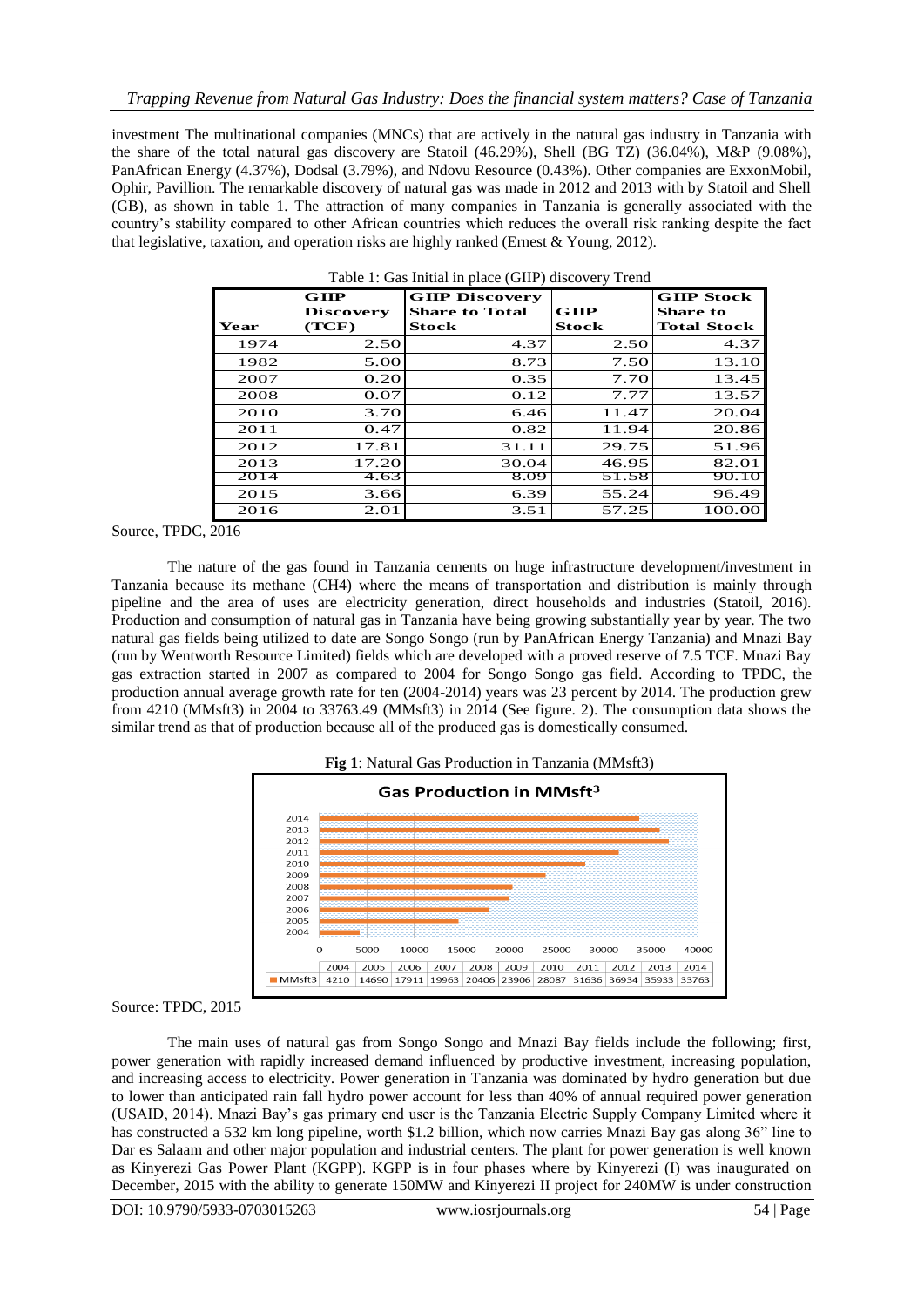after the Japan's Sumitomo Corporation Company was commissioned for the work in March, 2016. Mnazi Bay's gas also will be used to supply gas for power generation to Mtwara 400MW gas fired-power plant Project. This is the US\$1 billion project to be constructed in a team between a U.S consortium of General Electric International and Symbion Power. In addition, the project will expand the electrical power national grid by 650 km in the south of the country and will be able to supply power to a US\$500 million; 300 million tonnes per annum cement plant by Nigeria's Dangote Group as well as other are around the project.

Second, Industrial use of natural gas account to 37 industries, 70 houses, 1 hotel, and two institutions one is Keko Custody and the other one is Mgulani JKT (TPDC, 2014). PanAfrican has also constructed compressed natural gas (CNG) distribution in Dar es Salaam. These include one "Mother Station" consisting of a compressor, a vehicle refuelling dispenser and two trailer filling facilities which vehicle converted to run on CNG. There about 60 cars using the service in Tanzania. The service not only being the first in East Africa but also provides a clean alternative to diesel and gasoline. Serving a wide range of consumers PanAfrican has three "Daughter Stations" which supply CNG to some industries, hotels and on Institution. The CNG service is potential for customers beyond the reach of the low pressure pipelines network.

Furthermore, The multinational companies (Shell (BG), Statoil, ExxonMobil, Pavillion, and Ophir Energy) operating in the Tanzania Natural Gas industry have agreed to build the onshore LNG export terminal in partnership with the state-run Tanzania Petroleum Development Corporation (TPDC) (Statoil, 2016). Despite the delay of acquiring the land for the project, early this year (2016), TPDC was entitled for some 2,071.705 hectares of land set aside for the construction of the planned LNG plant. The land is located at Likong'o village in Lind, the Southern part of Tanzania where the tremendous offshore gas has been discovered. There is additional 17,000 hectares of land allocated around the site for the prosed LNG terminal purposely for and industrial park. LNG plant will have two-three processing trains, common shared facilities such as storage tanks, jetties, and utilities with the expandable capacity up to six trains in the future. The train has the size of 140-260 k CBM (Fumbuka & Ng'wanakilala, 2016).

Tanzania like many other countries has longer-term economic prospects despite the high persisting short-term risk from the global economy. Tanzania's natural gas discovery has raised better expectation from different stakeholders. There is a belief that this is the end of poverty, and new future of prosper economy in terms of enough energy for consumption, decent employment, industrial, infrastructure, and high technology training development. Generally, attaining inclusive economic growth and development's goal for Tanzania is promising if the natural gas resource is efficiently utilized. Therefore, it's of great interest and significant to investigate the situation since the country has and will be in the point of making major decision to ensure that the resource leads to sustainable growth and development.

## **II. Literature Review**

## **2.1 Theoretical Review**

## **2.1.1 New Utility Business Model**

Business model can be understood as a structural template that describes the firm's organizational and financial architecture (Chesbrough & Rosenbloom, 2002). The literature shows that many definitions of the business model are comprised of four basic elements: value proposition, customer interface, infrastructure, and revenue model (Johnson, 2010; Osterwalder and Pigneur, 2009). The new utility business model is surrounded by future investment decision, risk, and uncertainty factors. The business model's basic as compared to traditional (that says r should be greater to k) explains that utility business during its expansion is surrounded by uncertainty environment. In this regards, economic performance of countries with abundance natural resources is ranked poor compared with non-resource rich countries so referred a curse and not blessing. The potential reasons behind this are loss of competitiveness in potentially dynamic, non-natural resource sectors; a consequent narrowing of the production base; excessive reliance on commodities for both government revenues and export earnings; high vulnerability of fluctuations in commodity prices; macroeconomic and financial volatility; rent-seeking behavior that can undermine governance and exacerbate the difficulty of building robust, growth-enabling institutions (Gylfason, 2001).

#### **2.1.2 The importance of financial System in an Economy**

Mobilizing financial resources is done from surplus economic units which is then channeled to economic activities or deficit economic unit by financial institutions. In doing this, they evolve appropriate structure necessary for the intermediation function which they perform (Nzotta & Okereke, 2009). The positive relationship between financial sector and economic growth has been since then supported by various studies. Porter (1966) argues that the level of financial institution development is the best indicator of general economic development. Goldsmith (1969) argued that financial institutions development is of prime importance for real development because financial superstructure in the form of both primary and secondary securities accelerates economic growth and improves economic performance since it facilities the migration of funds to the best users.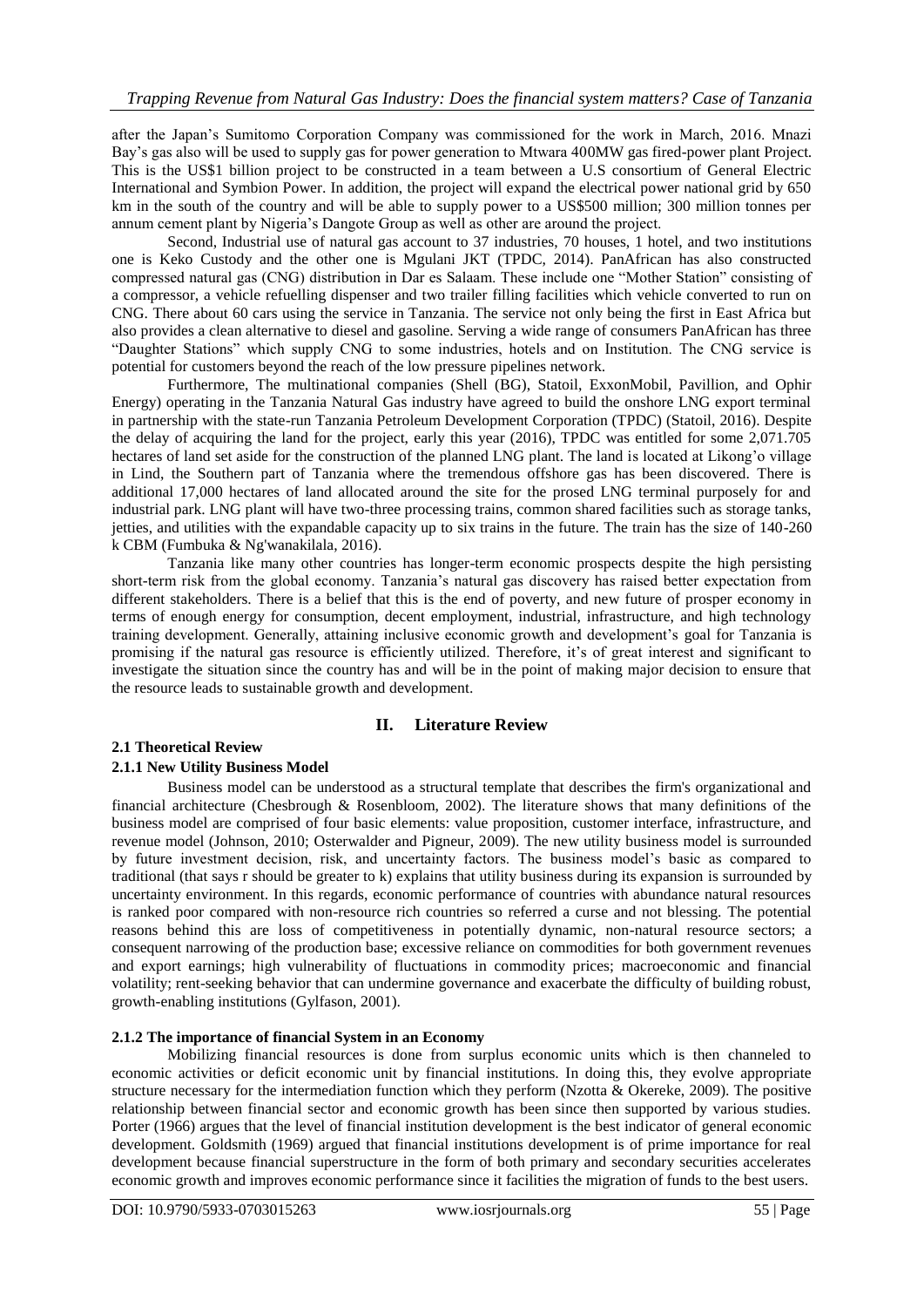# *Trapping Revenue from Natural Gas Industry: Does the financial system matters? Case of Tanzania*

Patrick (1966) explains that there are two channels to how the financial development is important; first, as the economy grows, it generates demand for financial services, termed as "a demand-following phenomenon". The view implies that lack of financial institutions in a society is an indication of lack of demand for their services. According to Gylfason, (2004) in natural resource economies, windfall gains from natural resources abundance and the consequent expansion of the non-traded goods sector can lead to higher demand of financial services, including consumer credit. On the other hand, there might be less demand for external financing from the natural resource sector than from the non-resource traded sector which will suffer in the Dutch disease scenario. The literature also has documented lower saving and investment rates in these economies implying lower demand for financial services. Resource rich countries can use their resource revenues for consumption smoothing which weakens the incentive to build an effective financial system to serve as a buffer to smooth consumption over the business cycle.

Second view is popular among governments in developing countries, financial development as a means to promoting economic growth and development (Habibullah & Eng, 2006). However, the supply side can be negatively affected by the presence of natural resource because higher investment in the natural resources sector can lead to lower investment in the financial sector and draw away skills from the financial system. In addition, the fact that financial system depend heavily on sound institutional frame work, including effective contractual frameworks, this can hamper financial deepening in countries where natural resource abundance countries undermines institutional development (Beck, 2011).

If the economies more reliant on natural resources while have lower level of financial development then there is a resource curse in financial development (Beck, 2011). Lack of economic growth in natural resource abundant countries is what referred as resource course (Frankel, 2010). According to Gylfason (2001) they are four main transmission channels from resource abundance or intensity to slow economic growth which are mostly suggested in the literature. First, Dutch disease and foreign capital, where natural resource abundance often results in an overvaluation of the national currency (exchange rate, inflation which hurts level or compensation of other export, FDI and reduces liquidity). The recurrent boom and busts tend to increase exchange volatility which sometimes it's enough to reduce total export. Second, natural resource rich-economies seems to be prone to socially damaging rent-seeking behaviour on the part of producers (rent seeking and social capital), natural resource tend to divert resource away from socially fruitful economy activity, and enhances corruption. Third false sense of security, (poor quality of policies and institutions), where natural resource abundance can lead government lose sight of the need for good and growth-friendly economic management including free trade, bureaucratic efficiency, and institutional quality . Fourth, since most of the nations are confident that their natural resources are their most important asset they tend to neglect development of their human resource by not devoting enough attention and expenditure to education. Furthermore, natural resource abundance may blunt private incentive to save and invest and thereby impede economic growth.

#### **2.2 Empirical Review**

Stock market and banking sector complement each other since not only the development of banking sectors helps in the reduction of the poverty but also the stock market increases the growth. Gordon & Li (2005) found that in countries with weak financial sectors, tax revenue as a share of GDP is low, the tax base is narrow and optimal tax structure puts more weight on capital taxes. The financial sector development is further complemented that it helps economic growth through more efficient resource allocation and productivity growth rather than through the sale of investment or saving mobilization. Demirguc et al. (2002) use financial planning model to show that more developed financial system, proxy by larger banking systems and more liquid stock markets, allow firms to grow faster than the rate they finance internally. The financial development plays a crucial role in dampening the impact of external shocks on the domestic economy despite the fact that financial crises do occur in developed and developed countries (Raddatz, 2006).

The empirical work of this study is motivated by studies on risks and challenge that countries with abundance of natural resource often face. This countries show a record of relatively poor economic performance compared with non-resource-rich countries (Lipschitz, 2011). Theory makes ambiguous prediction about the finance-growth relationship in resource-based economies. The first one is that financial system might be less important, since growth depends less on finance-incentive sectors. On the other hand, financial system development might be more important to compensate for the negative effect of Dutch diseases and in order to diversify the economy and help counter the negative impact of real exchange rate volatility (Aghion, Bacchetta, Ranciere, & Rogoff, 2009).

In energy-led-economy the financial variables fluctuate with energy price volatility (price shocks). In the Gulf Cooperation Council (GCC) , there evidences that stock returns and oil prices have causal relationship. Hammoudeh et al. (2006) using VAR model and cointegration tests show evidence of bidirectional relationship between Saudi stock returns and oil prices movements. Rizvi and Masih (2014) found that; In Oman there exist only traces of high correlation between oil price and stock market volatilities in medium term. Giovannini et al.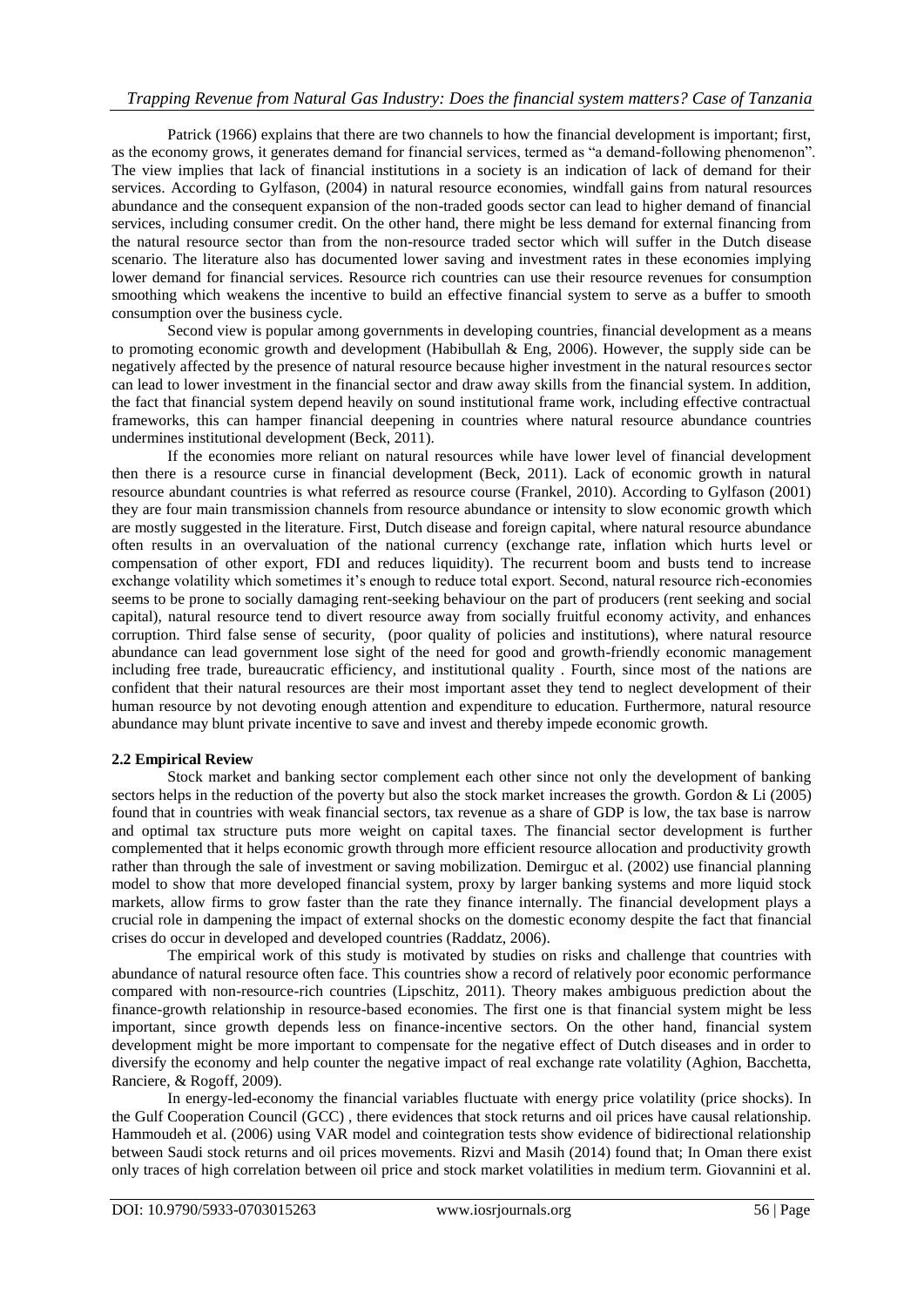(2004) found low to extreme interdependence between the volatilities of companies' stock returns and the relevant stock market indexes or crude oil prices. Ramos & Veiga, (2011), analysed the exposure of the oil and gas industry returns of 34 countries to oil prices using panel data. They find that oil price is a globally priced factor for the oil industry.

### **III. Methodology**

## **3.1 Empirical Model**

The importance of financial development in natural resource based economy is widely discussed in literature, where the results show a positive relationship among the variables. However, resource based economies have less developed financial system, and while their banks are more liquid, better capitalized, and more profitable, the give fewer loans to firms. Firms in this economies use less external finance than firms elsewhere, and a smaller share of them uses bank loans. If the economies more reliant on natural resources while have lower level of financial development then there is a resource curse in financial development (Beck, 2011).

The role and structure of the financial system in resource based revenue in this study is built on the literature that has explored the so called curse of natural resource abundance (van der Ploeg, 2011, Beck, 2011). Due to the resource curse explained in the theoretical part, this study modes the variables as in the study by Beck (2011), investigating if financial development is an important factor for growth in resource-based economies as in other countries. However, the different is that this study uses revenue ratio to GDP as dependent variable and not GDP growth as in the former study because the question in hand is the role of financial system on influencing revenue as in Gordon & Li (2005). The model estimated is as follows;

$$
REVR = \alpha_1 + \beta_1 MCR + \beta_2 TOR + \beta_3 LEXR + \beta_4 CPI + \beta_5 FDIR + \beta_6 MIER + \beta_7 LOAR + \beta_8 LGR + \beta_9 MGR + \alpha ....(1)
$$

REVR is the Revenue to real GDP ratio, the market capitalization to real GDP ratio (MCR) is the measure of stock market size relative to real economic activity, and stock market turnover (TOR) is an indicator of stock market trading relative to stock market capitalization and therefore measure of the liquidity of the market. The study captures the impact of natural resource endowment with time on market cap using variable (MGR) obtained when MCR is timed by the ratio of natural gas reserves per year. The study uses loans, advances and overdraft to real GDP (LOAR) as an indicator of financial development. This is the total claim by financial institutions outstanding on the domestic nonfinancial private sector, divided by GDP. The researchers further introduces a variable (LGR) which captures the differential effect in time-series of the discovery of natural resource in Tanzania by taking LOAR times the ratio of natural gas reserve per year.

In this framework the control variables were added due to the fact that variables related to macroeconomic stability are important for financial deepening. Hence, exchange rate (LEXR exchange rate in natural log), inflation rate (CPI), FDI (FDI is the foreign direct investment (inflow) to the real GDP (in two cases; (1) the total FDI as FDIR, (2) FDI in mining and quarrying plus FDI on electricity, gas, steam and air conditions supply referred as (MIER)), are purposely included in the model as control variables since they can also affect revenue growth (Boyd, Levine, & Smith, 2001).  $\vec{ei}$ . is the error term. Software Analysis System (SAS) 9.0 was used to perform statistical analysis. Based on this discussion, we predict and test the following four hypotheses: first, financial development have positive impact on revenue growth, second, financial development influenced by natural gas discovery has positive impact on revenue growth, third, stock market relative to real economic activity positively affect revenue growth, and fourth, stock market relative to real economic activity influenced by natural gas discovery has positive impact on revenue growth.

#### **3.2 Empirical Analysis**

This study employs the OLS but with some corrections because the only problem that seems to persist in the fit of the model is that of multicolinearity. The study utilizes one of the two more remedial measure (ridge regression and principle component) namely ridge regression. Ridge regression provides alternative estimation method that may be used where multicolinearity is suspected. Multicolinearity, leads to small characteristic roots and when one or more of the  $λ$ 's are small, the total mean square error of  $β$  is large suggesting imprecision in the least square estimation method. The ridge variables are chosen by looking at variance inflation factors (VIF) close to 1, the estimated coefficients should be stable and modest change in R2.

#### **3.3 Data**

The study's revenue data were collected from Tanzania Revenue Authority (TRA) reports, inflation rate collected from Tanzania Bureau of Statistics (TBS) reports, FDI data obtained from Tanzania Investment Centre (TIC), exchange rate and loan, advance and overdraft and real GDP obtained from the Bank of Tanzania (BOT) annual reports. These data are quarterly arranged from year 2006 to 2014. The duration is sampled purposely because from 2007 the proven reserve of natural gas has been increasing (TPDC, 2014).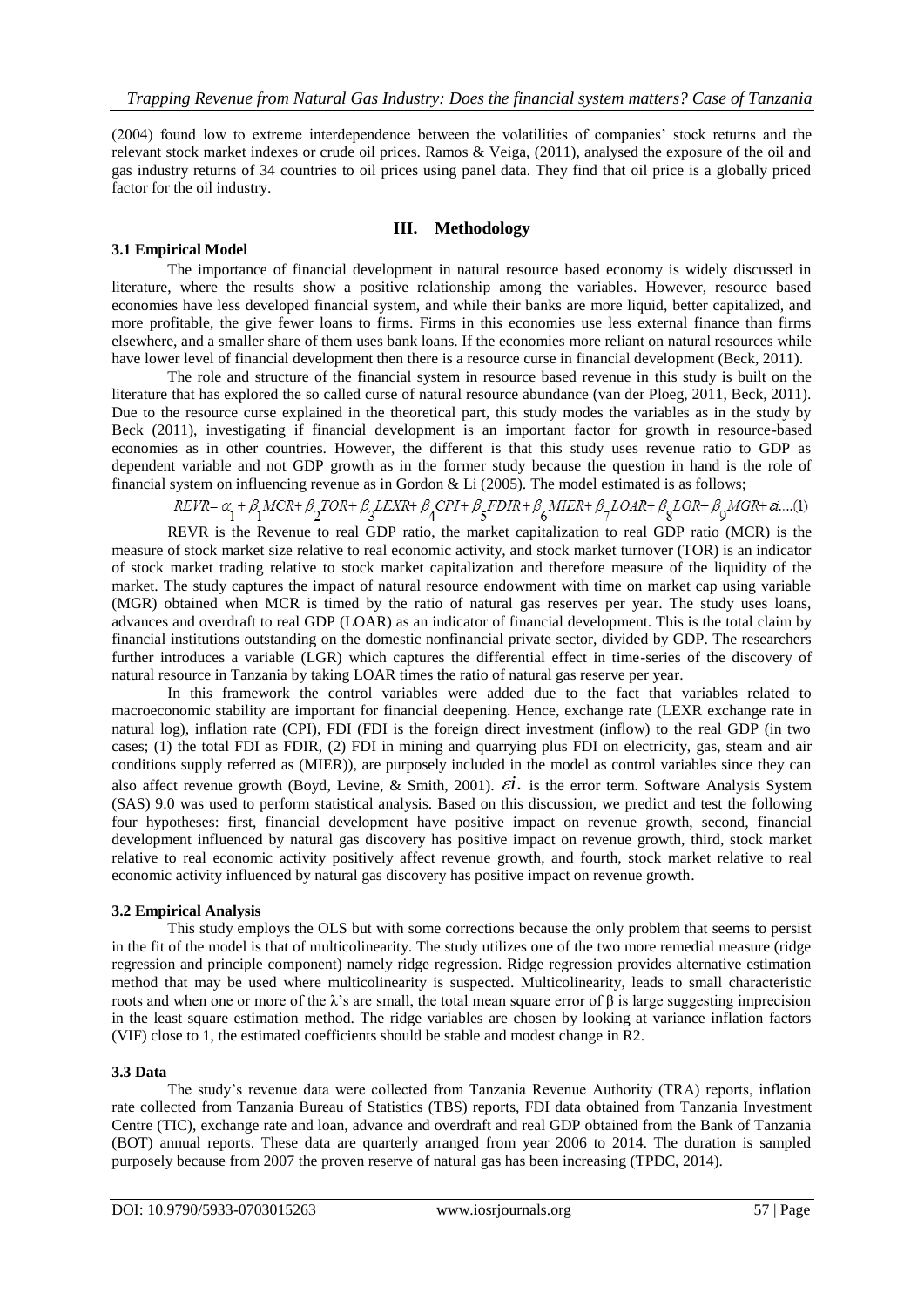#### **3.4 Statistical test for empirical Model's Specification**

Before applying the OLS method different tests were done to check for fit in the model (checking for violation of OLS conditions). The tests were heteroskedasticity (testing if error terms variances are homogenous (constant)) (table 2), autocorrelation (testing if error terms are uncorrelated (observation are independent)) (table 3), and Multicolinearity (testing if several predictors in a multiple regression model are highly not correlated) (table 4.). The only disease that the data suffered from is the multicolinearity.

| <b>Test</b>   | Pr>ChiSq   Variables |                                                    |  |  |  |  |
|---------------|----------------------|----------------------------------------------------|--|--|--|--|
| White's Test  |                      | 0.4215 Cross of all Variables                      |  |  |  |  |
| Breusch-Pagan | 0.7525               | 1, MCR, TOR, FDIR, CPI, LEXR, MIER, LOAR, MGR, TGR |  |  |  |  |

Source, Researchers, 2016

| Tanie 5: Autocorrelation Test      |  |  |  |  |  |  |
|------------------------------------|--|--|--|--|--|--|
| <b>Durbin-Watson Test</b>          |  |  |  |  |  |  |
| Durbin-Watson Coefficient<br>1.85  |  |  |  |  |  |  |
| Number of Observations             |  |  |  |  |  |  |
| 1st Order Autocorrelation<br>0.063 |  |  |  |  |  |  |

Table 3: Autocorrelation Test

# Source: Researcher, 2016

|             | Table 4: The Multicolinearity Test |                                 |  |  |  |  |  |
|-------------|------------------------------------|---------------------------------|--|--|--|--|--|
| Variable    | <b>Tolerance</b>                   | Variance Inflation Factor (VIF) |  |  |  |  |  |
| <b>MCR</b>  | 0.034                              | 29.453                          |  |  |  |  |  |
| <b>TOR</b>  | 0.161                              | 6.207                           |  |  |  |  |  |
| <b>CPI</b>  | 0.356                              | 2.807                           |  |  |  |  |  |
| <b>EXR</b>  | 0.147                              | 6.788                           |  |  |  |  |  |
| <b>FDIR</b> | 0.041                              | 24.321                          |  |  |  |  |  |
| <b>MIER</b> | 0.080                              | 12.536                          |  |  |  |  |  |
| <b>LOAR</b> | 0.040                              | 25.142                          |  |  |  |  |  |
| LGR         | 0.017                              | 57.872                          |  |  |  |  |  |
| <b>MGR</b>  | 0.016                              | 86.681                          |  |  |  |  |  |
| <b>TGR</b>  | 0.115                              | 8.709                           |  |  |  |  |  |
|             | <b>Mean VIF</b>                    | 26.052                          |  |  |  |  |  |

Source: Researcher, 2016

Table 5 reports a Person's pair-wise correlation matrix between the variables. The result shows that there several extremely large positive correlations. This is the sign that several predictors in a multiple regression model are highly correlated with each other (multicolinearity which can affect estimates of regression coefficients (signs may be flipped entirely) and their significance tests (standard error tend to be "inflated" relative to the case where predictors are not correlated) (see table 6 for the pairs of correlated variables using the eigenvalue)

|             | Table 5: Correlation Matrix |            |            |            |             |             |             |             |            |            |            |
|-------------|-----------------------------|------------|------------|------------|-------------|-------------|-------------|-------------|------------|------------|------------|
|             | <b>REVR</b>                 | <b>MCR</b> | <b>TOR</b> | <b>CPI</b> | <b>LEXR</b> | <b>FDIR</b> | <b>MIER</b> | <b>LOAR</b> | LGR        | <b>MGR</b> | <b>TGR</b> |
| <b>REVR</b> | 1                           |            |            |            |             |             |             |             |            |            |            |
| <b>MCR</b>  | $0.862***$                  |            |            |            |             |             |             |             |            |            |            |
| <b>TOR</b>  | 0.014                       | 0.006      |            |            |             |             |             |             |            |            |            |
| <b>CPI</b>  | 0.229                       | 0.029      | $-0.226$   |            |             |             |             |             |            |            |            |
| <b>LEXR</b> | $0.878***$                  | $0.810***$ | 0.041      | 0.168      |             |             |             |             |            |            |            |
| <b>FDIR</b> | $0.816***$                  | $0.718***$ | $-0.012$   | 0.129      | $0.693***$  | 1           |             |             |            |            |            |
| <b>MIER</b> | $0.781***$                  | $0.750***$ | $-0.186$   | 0.206      | $0.711***$  | 0.885***    | 1           |             |            |            |            |
| <b>LOAR</b> | 0.937***                    | $0.830***$ | 0.013      | 0.229      | $0.868***$  | 0.895***    | 0.788***    | 1           |            |            |            |
| LGR         | $0.822***$                  | $0.934***$ | 0.083      | $-0.099$   | $0.791***$  | $0.720***$  | $0.658***$  | $0.842***$  |            |            |            |
| <b>MGR</b>  | 0.795***                    | 0.954***   | 0.075      | $-0.162$   | $0.758***$  | $0.644***$  | $0.638***$  | $0.771***$  | $0.977***$ |            |            |
| <b>TGR</b>  | 0.403                       | 0.474      | $0.801***$ | $-0.241$   | 0.393       | 0.0301      | 0.186       | 0.416       | 0.542**    | 0.528**    |            |

Source; Researchers, 2016

Table 6: Collinearity Diagnosis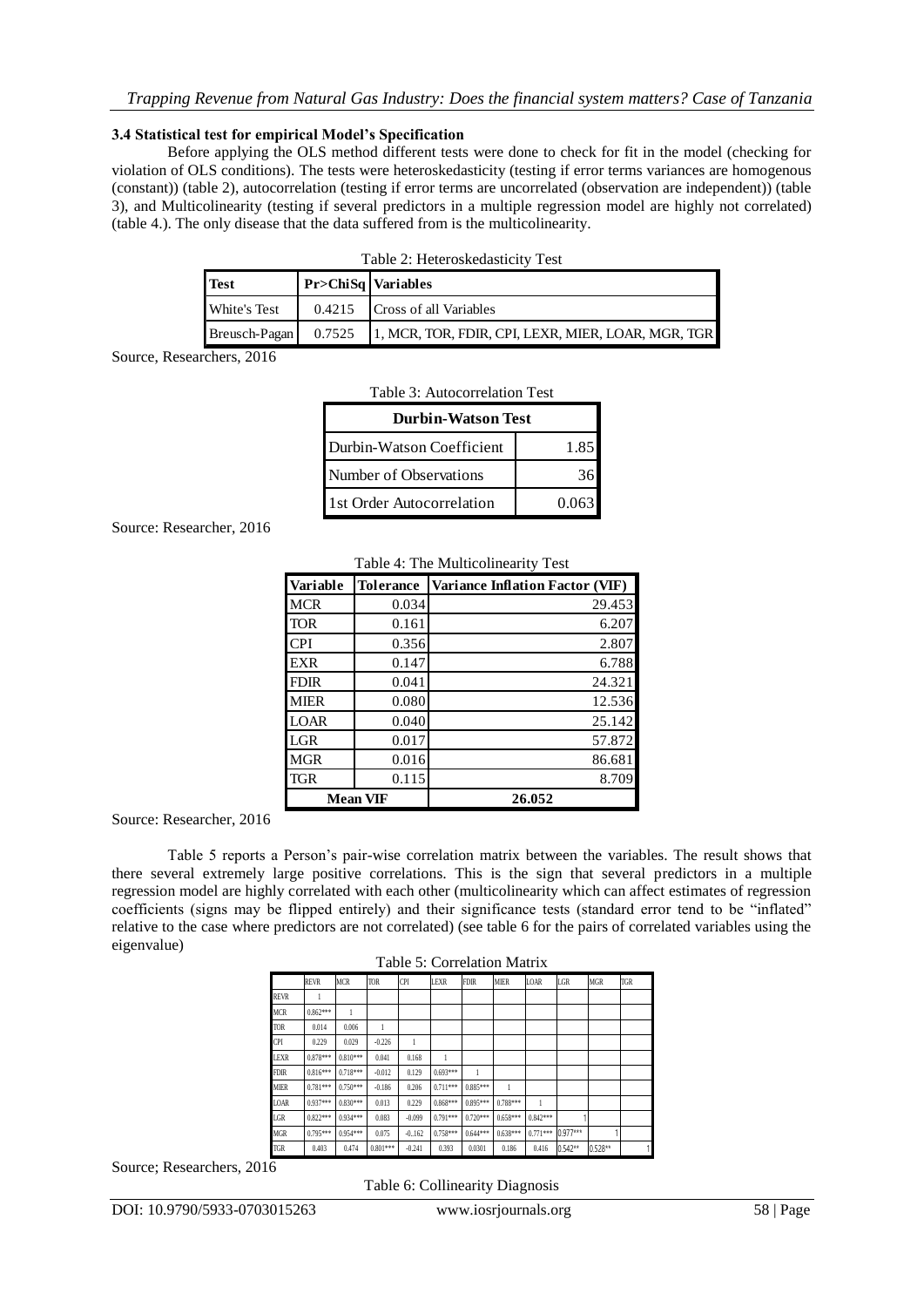|                                                       |                                                                                                                                                       |                                                                                                                                | The REG Procedure<br>Model: MODEL1<br>Dependent Variable: REVR REVENUE/GDP                                                                           |                                                                                                                                      |                                                                                                                             |                                                                                                                                      |
|-------------------------------------------------------|-------------------------------------------------------------------------------------------------------------------------------------------------------|--------------------------------------------------------------------------------------------------------------------------------|------------------------------------------------------------------------------------------------------------------------------------------------------|--------------------------------------------------------------------------------------------------------------------------------------|-----------------------------------------------------------------------------------------------------------------------------|--------------------------------------------------------------------------------------------------------------------------------------|
|                                                       |                                                                                                                                                       |                                                                                                                                | Collinearity Diagnostics                                                                                                                             |                                                                                                                                      |                                                                                                                             |                                                                                                                                      |
| Number                                                | Eigenvalue                                                                                                                                            | Condition<br>Index                                                                                                             | Intercept                                                                                                                                            | -Proportion of Variation-<br>MCR <sub>2</sub>                                                                                        | <b>TOR</b>                                                                                                                  | CPT                                                                                                                                  |
| 1<br>2<br>å<br>4<br>5<br>6<br>ż<br>8<br>9<br>10<br>11 | 8.87341<br>1.04052<br>0.79425<br>0.12298<br>0.08502<br>0.03666<br>0.03136<br>0.00840<br>0.00418<br>0.00320<br>0.00002188                              | 1.00000<br>2.92025<br>3.34245<br>8.49414<br>10.21623<br>15.55707<br>16.82244<br>32.50538<br>46,06760<br>52.68412<br>636.89305  | 5.103526E-7<br>0.00000368<br>9.81377E-7<br>0.00003819<br>0.00003339<br>0.00002658<br>0.00011108<br>0.00032220<br>0.00001221<br>0.00000762<br>0.99944 | 0.00009117<br>0.00002887<br>0.00031677<br>0.00114<br>0.00049370<br>0.01207<br>0.03072<br>0.33791<br>0.06542<br>0.53707<br>0.01474    | 0.00050221<br>0.00066112<br>0.03269<br>0.00537<br>0.02014<br>0.40592<br>0.42225<br>0.03121<br>0.01692<br>0.04201<br>0.02232 | 0.00047869<br>0.00779<br>0.00022684<br>0.00123<br>0.39280<br>0.01439<br>0.00536<br>0.10942<br>0.18085<br>0.22279<br>0.06467          |
|                                                       |                                                                                                                                                       |                                                                                                                                | Collinearity Diagnostics                                                                                                                             |                                                                                                                                      |                                                                                                                             |                                                                                                                                      |
| Number                                                | <b>LEXR</b>                                                                                                                                           | <b>FDIR</b>                                                                                                                    | -Proportion of Variation-<br><b>MIER</b>                                                                                                             | LOAR                                                                                                                                 | <b>LGR</b>                                                                                                                  | <b>MGR</b>                                                                                                                           |
| 1<br>2<br>з<br>4<br>567<br>8<br>9<br>10<br>11         | 4.753146E-7<br>0.00000319<br>7.880565E-7<br>0.00003276<br>0.00002764<br>0.00002208<br>0.00008996<br>0.00024501<br>0.00002648<br>4.99274F-7<br>0.99955 | 0.00006770<br>0.00006287<br>0.00003704<br>0.00625<br>0.00423<br>0.02023<br>0.01228<br>0.02908<br>0.50548<br>0.08857<br>0.33372 | 0.00023255<br>0.00015434<br>0.00153<br>0.07048<br>0.01259<br>0.10358<br>0.01723<br>0.22991<br>0.29047<br>0.03470<br>0.23912                          | 0.00004775<br>0.00004624<br>0.00001212<br>0.00004499<br>0.00000618<br>0.01170<br>0.00914<br>0.07917<br>0.46404<br>0.01225<br>0.42355 | 0.00008877<br>0.00103<br>0.00116<br>0.00244<br>0.00094322<br>0.01056<br>0.04975<br>0.18796<br>0.00346<br>0.70747<br>0.03515 | 0.00006137<br>0.00111<br>0.00116<br>0.00587<br>0.00002721<br>0.01451<br>0.00033174<br>0.00000307<br>0.00078056<br>0.93595<br>0.04019 |

Source: Researchers, 2016

Despite other methods of correcting multicolinearity, the researchers decided to select the final model using the R-square selection method so as to solve the problem of multicolinearity. This method selected the best five variables (smallest error means square) models for each subset. The CP is specifies the printing of the Mallows C(P) statistic in the output for each subset. The method is the most popular of several statistics to aid selection of the final model. Table 7 summarizes the multicolinearity analysis of the model with 5 best variables. It shows the mean value of VIF is greater than one and the largest condition index is greater than 30. But if any of the VIF values exceeds 5 or 10, it is an indication that the associated regression coefficients are poorly estimated because of multicolinearity (Montgomery, Peck, & Vining, 2001). Therefore, the data are still suffering from multicolinearity which increases the variance of beta, although it strictly does not violate OLS assumptions (Greene, 2012).

| <b>Variable</b> | <b>Variance Inflation Factor (VIF)</b> |  |  |  |  |  |
|-----------------|----------------------------------------|--|--|--|--|--|
| <b>CPI</b>      | 1.5541                                 |  |  |  |  |  |
| <b>LEXR</b>     | 4.4087                                 |  |  |  |  |  |
| <b>LOAR</b>     | 8.1205                                 |  |  |  |  |  |
| <b>LGR</b>      | 39.3787                                |  |  |  |  |  |
| <b>MGR</b>      | 28.8007                                |  |  |  |  |  |
| <b>Mean VIF</b> | 16.45                                  |  |  |  |  |  |

Table 7: Multicolinearity Test in Reduced Model

Source: Researchers, 2016

## **IV. Empirical Results and Discussion**

## **4.1 Descriptive Statistics**

Table 8 presents descriptive statistics for all variables in this study. The mean value of revenue (tax revenue refers to compulsory transfers to the central government for public purposes) to real GDP is 15.8 percent. This implies that revenue collection efficiency/performance and contribution to total real GDP in Tanzania is still low. The market capitalization ratio mean value to real GPD is 58 hence Buffett valuation indicator is 5800 percent. This is a long economic climate that is approaching "bubble". The mean value of turnover ratio to real GDP is 0.004 or 0.4 percent which shows less value of money is used by firms to generate revenue. The mean inflation rate is 9.6 percent triggering the issue of double digit inflation rate while the mean exchange rate is TZS 1429. The FDI to real GDP is 5.9 percent while loan advance and overdraft to real GDP is 18 percent. The FDI in mining quarrying, electricity, gas, steam and air conditions supply to real GDP is 3.5 percent implies that on average, 59.32 percent of foreign direct investment from 2004 to 2014 is in these sectors.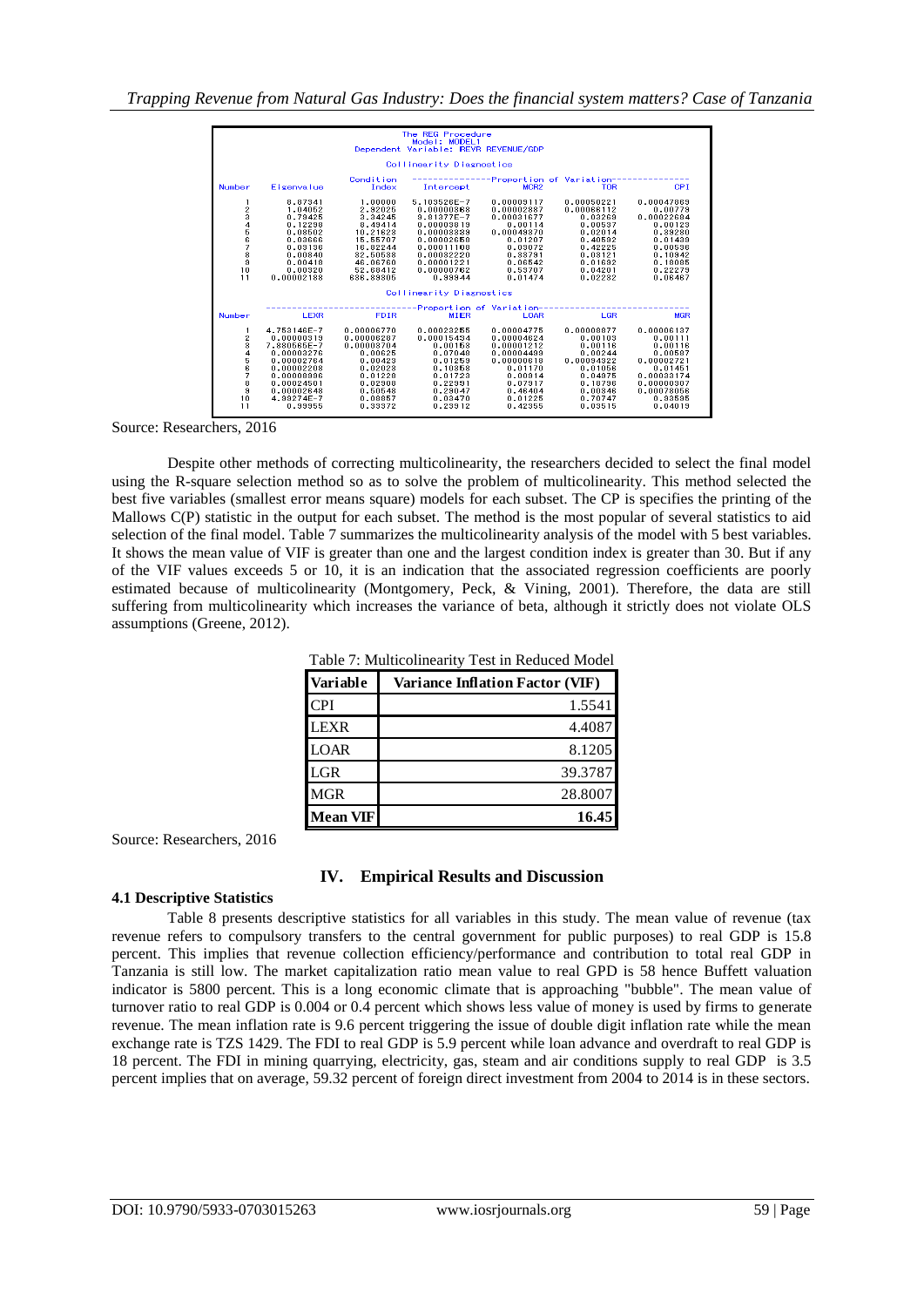| Variable    | No. obs | Mean  | <b>Std Error</b> | <b>Std Dev</b> | Min   | Median | Max   |
|-------------|---------|-------|------------------|----------------|-------|--------|-------|
| <b>REVR</b> | 36      | 0.158 | 0.007            | 0.042          | 0.086 | 0.153  | 0.232 |
| <b>MCR</b>  | 36      | 0.580 | 0.052            | 0.314          | 0.284 | 0.416  | 1.266 |
| <b>TOR</b>  | 36      | 0.035 | 0.005            | 0.028          | 0.008 | 0.027  | 0.169 |
| <b>CPI</b>  | 36      | 0.096 | 0.007            | 0.039          | 0.051 | 0.087  | 0.194 |
| <b>LEXR</b> | 36      | 7.257 | 0.125            | 0.125          | 7.057 | 7.252  | 1.706 |
| <b>FDIR</b> | 36      | 0.059 | 0.004            | 0.024          | 0.019 | 0.060  | 0.092 |
| <b>LOAR</b> | 36      | 0.182 | 0.010            | 0.061          | 0.077 | 0.176  | 0.273 |
| <b>MIER</b> | 36      | 0.035 | 0.003            | 0.021          | 0.005 | 0.030  | 0.070 |
| LGR         | 36      | 0.023 | 0.004            | 0.023          | 0.003 | 0.010  | 0.067 |
| <b>MGR</b>  | 36      | 0.809 | 0.166            | 0.998          | 0.106 | 0.215  | 3.166 |
| <b>TGR</b>  | 36      | 0.036 | 0.011            | 0.064          | 0.003 | 0.020  | 0.385 |

Table 8: Descriptive Statistics of the Variables

Source: Researchers, 2016

#### **4.2 OLS Results**

| Table 9: Regression Results              |                  |                          |                     |                 |  |  |  |
|------------------------------------------|------------------|--------------------------|---------------------|-----------------|--|--|--|
| <b>REVR</b><br><b>Dependent Variable</b> |                  |                          |                     |                 |  |  |  |
| Variables                                | Model $(1)$      | Ridge Model (1 Model (2) |                     | Ridge Model (2) |  |  |  |
| Constant                                 | $-0.479$         | $-0.46$                  | (0.243)<br>$-0.379$ | $-0.537$        |  |  |  |
| <b>MCR</b>                               | (0.039)<br>0.005 | 0.02                     |                     |                 |  |  |  |
| <b>TOR</b>                               | (0.199)<br>0.053 | 0.028                    |                     |                 |  |  |  |
| <b>CPI</b>                               | (0.096)<br>0.110 | 0.115                    | $0.082$ $(0.066)$   | 0.125           |  |  |  |
| <b>LEXR</b>                              | (0.047)<br>0.073 | 0.075                    | $0.059*$ (0.035)    | 0.086           |  |  |  |
| <b>FDIR</b>                              | 0.286(0.465)     | 0.211                    |                     |                 |  |  |  |
| <b>MIER</b>                              | $-0.162$         | 0.123                    |                     |                 |  |  |  |
| <b>LOAR</b>                              | $0.458*$         | 0.196                    | $0.556***(0.10)$    | 0.286           |  |  |  |
| LGR                                      | $(1.644)*$       | 0.066                    | $(1.545)*(0.565)$   | 0.165           |  |  |  |
| <b>MGR</b>                               | $0.040*$         | 0.005                    | $0.037**$ (0.11)    | 0.01            |  |  |  |
| <b>TGR</b>                               | -0.021           | 0.003                    |                     |                 |  |  |  |
| Obs                                      | 36               | 36                       | 36                  | 36              |  |  |  |
| R-Square                                 | 0.93             | 0.93                     | 0.93                | 0.93            |  |  |  |
| Adj-R-Sq                                 | 0.9              | 0.9                      | 0.92                | 0.92            |  |  |  |
| F-Value                                  | 32.85***         | 32.85.20***              | 76.95***            | $76.95***$      |  |  |  |
| <b>RIDGE</b>                             |                  | 0.155                    |                     | 0.15            |  |  |  |

Notes t-statistics in parentheses;  $*$ ,  $**$ ,  $***$  means that significance at 10% (p<0.1),  $5\%$ (p<0.05) and 1%  $(p<0.01)$ , respectively

Source: Researchers, 2016

Table 9 provides results from the regression models. Model (1) represents the results for all variables, and ridge model (1) corrects the problem of multicolinearity in model (1) as seem in figure 2. Financial environment development (proxy as LOAR) has a positive impact on revenue to real GDP which is statistically significant. The impact of natural gas discovery as an influence on financial development on revenue growth is also positive and statistically significant together with the impact of natural gas discovery as an influence factor to the stock market size relative to real economic activity. The exchange rate, inflation rate, turnover ratio, stock market size relative to real economic activity, and foreign direct investment have positive effect but statistically insignificant to revenue ratio to real GDP. The liquidity of the stock market as influenced by the discovery of natural gas has a negative impact on revenue, though when ridge is used it shows a smaller part of positive impact. Model (2) is obtained by selecting the best 5 variables which excludes other variables due to the problem of multicolinearity. The financial development variable (proxy as LOAR), exchange rate, financial development influenced by natural gas discovery, stock market size relative to real economic activity as influenced by natural gas discovery have significant positive impact on revenue growth. Ridge model (2) corrects the problem of multicolinearity as seen in figure 3.

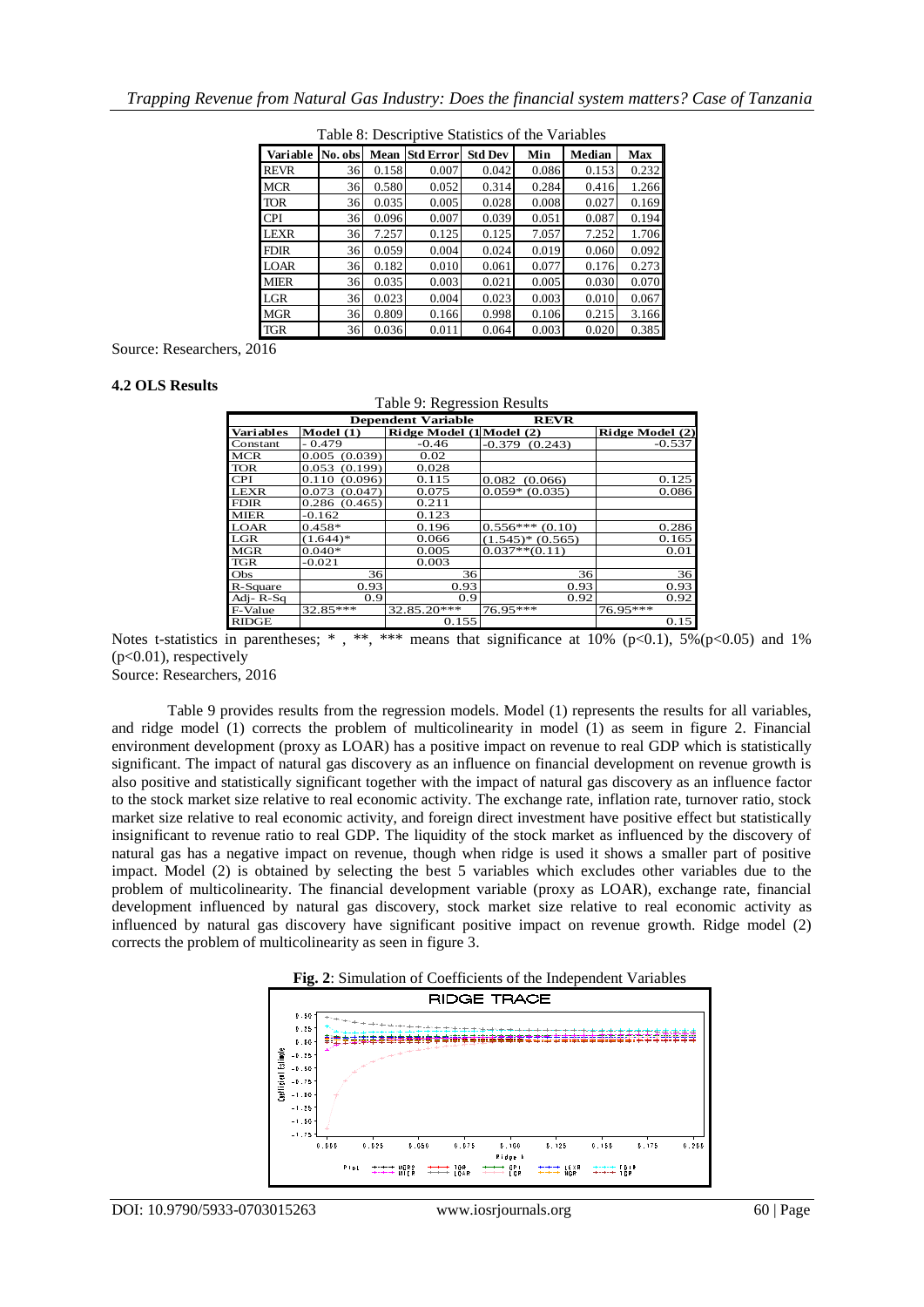



Source: Researchers, 2016

#### **4.3 Discussion of the findings**

In this study the two variables market capitalization to real GDP and loans, advances and overdraft to real GDP represents the proxy of financial system development in the country. The two variables were separated because the market cap is believed to outstrip depository institution in the financial intermediation process since the equity market has become more important as an investment vehicle, and the derivative market has grown extraordinary rapidly (Dudley & Hubbard, 2004).

The ratio of Market Cap to GDP is a long-term valuation indicator that has become popular in recent years, thanks to Warren Buffett. Back in 2001 he remarked in a Fortune Magazine interview that "it is probably the best single measure of where valuations stand at any given moment." Warren Buffett evaluation expresses the view that if that stocks aren't "too frothy" (Short, 2015). Frothy is a term to describe an economic climate that is approach a "bubble". A frothy market has an excess of optimism and investment speculation, which drives up the value of seemingly value-less companies and investments like real-estate. The results shows that the climate is "frothy" for Tanzania before the burst of the so-called "dot-com bubble", and subsequent recession. Figure 2 shows the "Buffett Index" which suggests that today's market is indeed at lofty valuations, now well which can lead to the housing-bubble peak. In other words it explains that the Tanzania stock market is overvalued. Probably leads to the bubbly housing market which is said to have negative impact on productivity which in turn affects wages and so to the revenue. "Unless productivity picks up, wages cannot grow" and hence revenue will not grow to the government (Economist, 2015).



Source: Researchers, 2016

Despite the sign of overvalued market, the findings of this study are similar to other studies which emphasize the importance of capital market development and quality on growth of the economy. The study of Sawhney et al. (2006) analyses the relationship between the stock market returns and the growth of the country. The study suggests that the purpose of stock market is to mobilize the part of savings of the people, creating the liquidity in the markets, diversifying the risk associated with investment and improving the quality of information. However, the result does not support this calling for more policy measure to support the theory for Tanzania. In case of the liquidity's help in the growth of the nation by decreasing the risk associated with the investment. In this study we find that financial system development (proxy as LOAR) has a significant positive impact of 0.56 on ratio of revenue to real GDP. Suggesting that more financial development/stability of 10 measures would lead to 5.6 increases on revenue ratio to real GDP.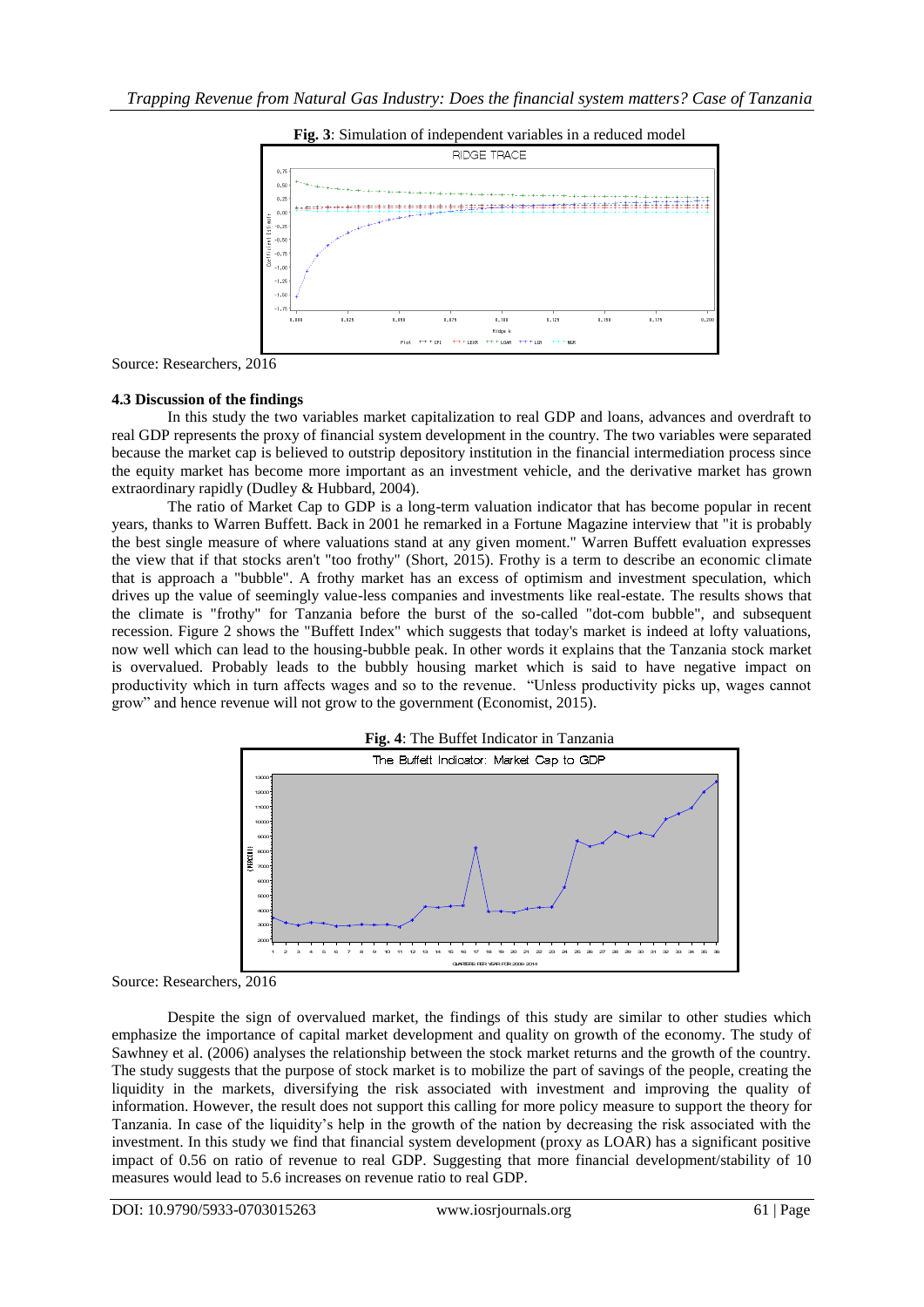Exploring the role of financial-sector development plays in the growth of resource-based economies is interesting and important both academics and policymaker. The resource curse is well discussed in literature context together with the channels through which resource abundance can stimulate or dampen economic development. This study takes the same weight where it shows that there positive effect of financial development and stock market size relative to real economic activities as influenced by the natural resource discovery with time. This is to say taking into account the discovery of natural resource as a catalyst factor of financial development, the industry has a positive significant impact of 0.17 increase on revenue to real GDP, while the natural gas resource discovery as a stimuli for stock market size relative to real economic activity has a positive significant impact of 0.01 increase on revenue to real GDP. These two variables explains that the more the natural gas discovery is made the financial system grows appealing for more policies to ensure financial system stability.

The controlling factors also support the findings that financial development goes hand in hand with the development of macroeconomic variables. Ten percent currency devaluation has a positive impact of 0.5 increases on revenue to real GDP. The exchange rate and inflation variables shows the benefits of trade liberalization's effective because its accompanied by currency devaluation which favor export and import. The positive impact of exchange rate implies its favor to export though associated exchange rate risk offset that positive effect. The positive impact of inflation emphasizes the hypothesis that nominal tax base is positively affect by inflation while real value are negatively affected.

#### **5.1 Conclusion**

#### **V. Conclusion and Recommendation**

This study finds that financial system development/stability have impact on revenue to real GDP ratio in Tanzania. Stock market size relative to real economic activity is growing at a higher pace which speculates the presence of bubble in Tanzania's economy. This study shows that such growth is indeed supported by the natural gas discovery in Tanzania. The study further shows the importance of financial sector development, where the variable loan, advances, and overdraft significantly affect revenue to GDP ratio positively. The positive relationship explains that the more the financial sector is developed the overall development of the economy grows because the revenue performance increases. The stock market in other hand is important for mobilizing the part of savings of the people, creates liquidity in the markets, diversifies risks associated with investment and improves the quality of information. Therefore, apparently, then, policymakers in resourcebased economies should care about financial sector deepening as much as policymakers in other countries.

#### **5.2 Recommendations**

Based on the study findings, policy makers should strive to create an enabling environment that will stimulate local firms' ability to compete and participate in the natural gas industry. The stable and enabling financial sector will give more incentives to local companies to use the financial sector as source of capital. The development of financial sectors helps in the allocation of resources which in turn boost the economy. Therefore, there is a need of more institutional development to complement deeper financial system because without the first it leads to poor handling or even magnification of risk rather than its mitigation. Better functioning financial systems make financial services available to a wider segment of the population, rather than restricting them to politically connected incumbents and financial deepening does positively affect per capital growth (Morck, Wolfenzon, & Yeung, 2005). Finally, Potential Avenue for further research into real-estate regulation and contribution to economy, the study on the other risks dimensions, natural gas markets characteristics like competitive, intra-trade, and export density opportunities in the EAC still exist. In addition, specific research can focus on the role/effectiveness of the government in natural gas regulations, formation of natural gas export processing hubs and trading centers, interdependence of energy sources for energy security technology growth, generally the natural resource curse signals and Dutch Disease.

#### **References**

- [1] Aghion, P., Bacchetta, P., Ranciere, R., & Rogoff, K. (2009). Exchange rate Volatility and Productivity Growth: The Role of Financial Development. Journal of Monetary Economics, Vol. 56(4), pp. 494-513.
- [2] Banks, F. E. (2015). Energy and Economic Theory. Toh Tuck Link, Singapore: World Scientific Publishing Co. Pte. Ltd.
- [3] Beck, T., Demirgüç-Kunt, A., & Levine, R. (2009). Financial Institutions and Markets across countries and over time-data and analysis. World Bank Policy Research Working Paper Series.
- [4] Beck., T. (2011). Finance and Oil; Is there are resource curse? In R. Arezki, T. Gylfason, & A. Sy, Beyond the Curse: Policies to Harness the Power of Natural Resource (pp. pp 81-104). Washington, DC: IMF.
- [5] Beck..., T., Demirgüç-Kunt, A., & Maksimovic, M.-P. (2005). Reaching out: Access to and use of banking services across countries. World Bank Policy Research Working Paper.
- [6] Boyd, J. H., Levine, R., & Smith, B. D. (2001). The impact of inflation on financial sector perfomance. Journal of Monetary economics, Vol. 42(2), pp. 221-248.
- [7] Chesbrough, H., & Rosenbloom, R. (2002). The role of the business Model in capturing value from Innovation: Evidence from Xerox corporations's technology spin-off companies. Industrial and Corporate Change, 11(3), 529-555.